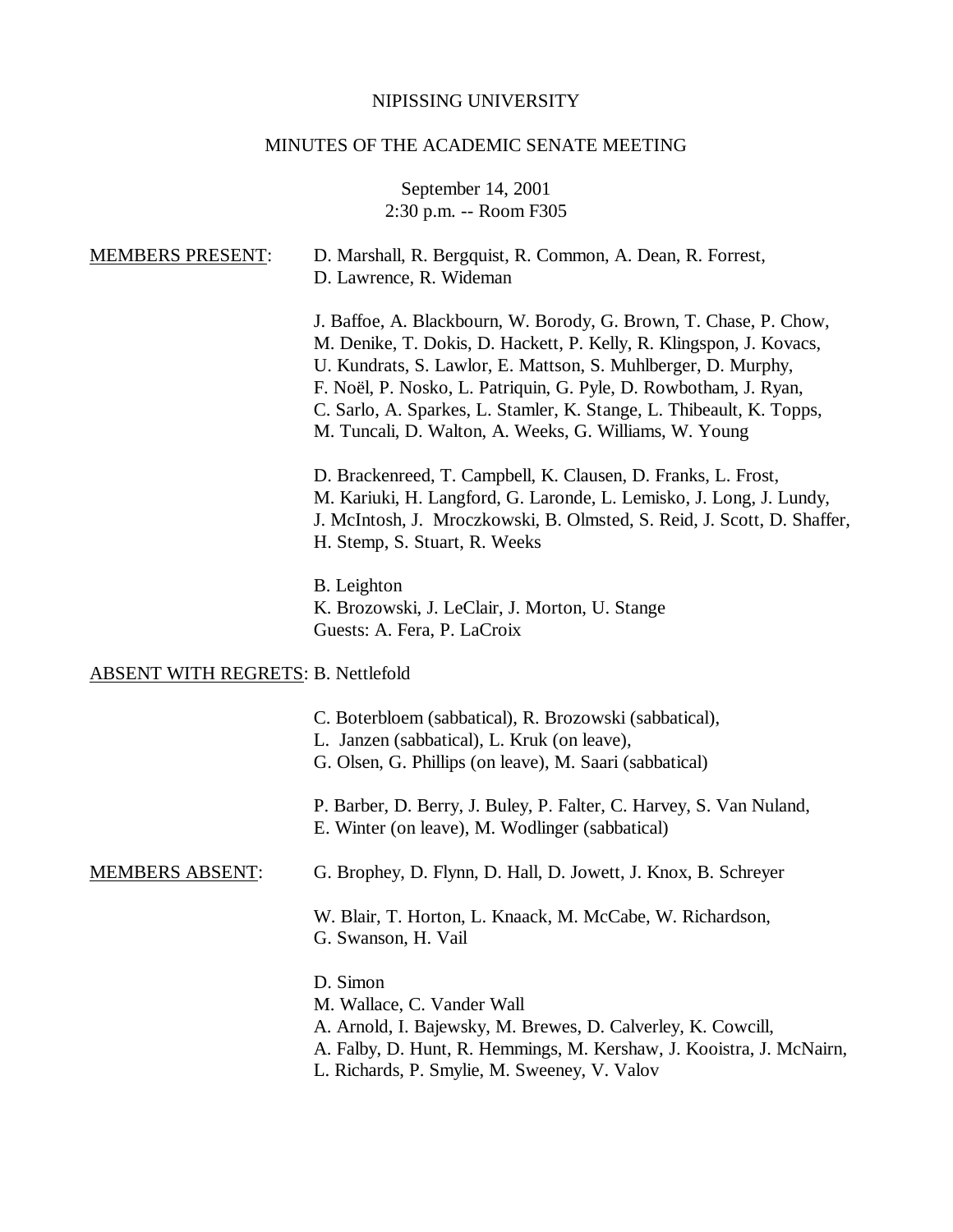Minutes of the Academic Senate Meeting September 14, 2001 Page 2

MOTION #1: Moved by R. Forrest, seconded by L. Frost that the minutes of the regular meeting of the Academic Senate dated June 7, 2001 be adopted. CARRIED

#### ANNOUNCEMENTS

Dr. Marshall invited senators to observe a minute of silence in memory of the recent tragedy in the United States and the passing of Dr. Robert Surtees. The President spoke briefly about his revulsion against the acts of terrorism that had severed the democratic life of America, and his revulsion with any efforts to lay blame. The President stated that Dr. Surtees was an original senator and a strong advocate of the parliamentary process. He announced, for the first time publicly, that a memorial service and a re-naming ceremony of the Robert J. Surtees Student Athletics Centre would be planned later in the fall.

The President welcomed all senators to the September meeting. He cited highlights from his summer report and priorities for 2001-2002 that had been previously circulated to all senators. Dr. Marshall provided an update on the extensive expansion currently underway. He further announced that, based on its summer activities, Nipissing University is the most active university in Ontario according to government statistics. He reported that Arts and Science enrolment had increased by 120 students. The process to amend the Nipissing Act is continuing; the revision will remove the restriction against offering Masters and PhD degrees. Dr. Marshall described the three taskforces that had been recently formed to discuss retention and the means of catching the attention of the double cohort. He encouraged senators' participation on these taskforces. The President stated that issues of government funding will be his main priority during the academic year. On behalf of the Senate Executive, Dr. Marshall expressed his appreciation of senators' attendance at the meeting and hoped it would continue.

Dr. Forrest welcomed the new Dean of Arts and Science: Dr. Andrew Dean. Dr. Forrest informed senators that he and Dan Pletzer had made a brief presentation to the Board on the Manitoba Survey and the results were very positive. As Chair of the taskforce on "Fulfilling the Promise", he reported that three meetings had been held to review of the less positive issues in order to seek improvements and solutions. The Vice President stated that the implementation of a concurrent BA in Contemporary Studies and BEd degree from Wilfrid Laurier at the Brantford campus was currently under discussion. Dr. Forrest outlined various initiatives that he would undertake this year, including the revision of Nipissing University's program review guidelines in accordance with UPRAC recommendations, a review of the faculty selection guidelines, a finalization of the MOU for Nursing, and instructional developments. Dr. Forrest reported that, as a result of the lack of focus on SSHRC issues at a recent meeting of OCUR in Toronto, a new subcommittee of Vice Presidents had been formed to discuss and promote SSHRC issues at OCUR. Dr. Forrest stated that the University Research Council had held its first meeting and discussed new faculty funding, disposition of unused research funds and the Search for a Manager of Research Services.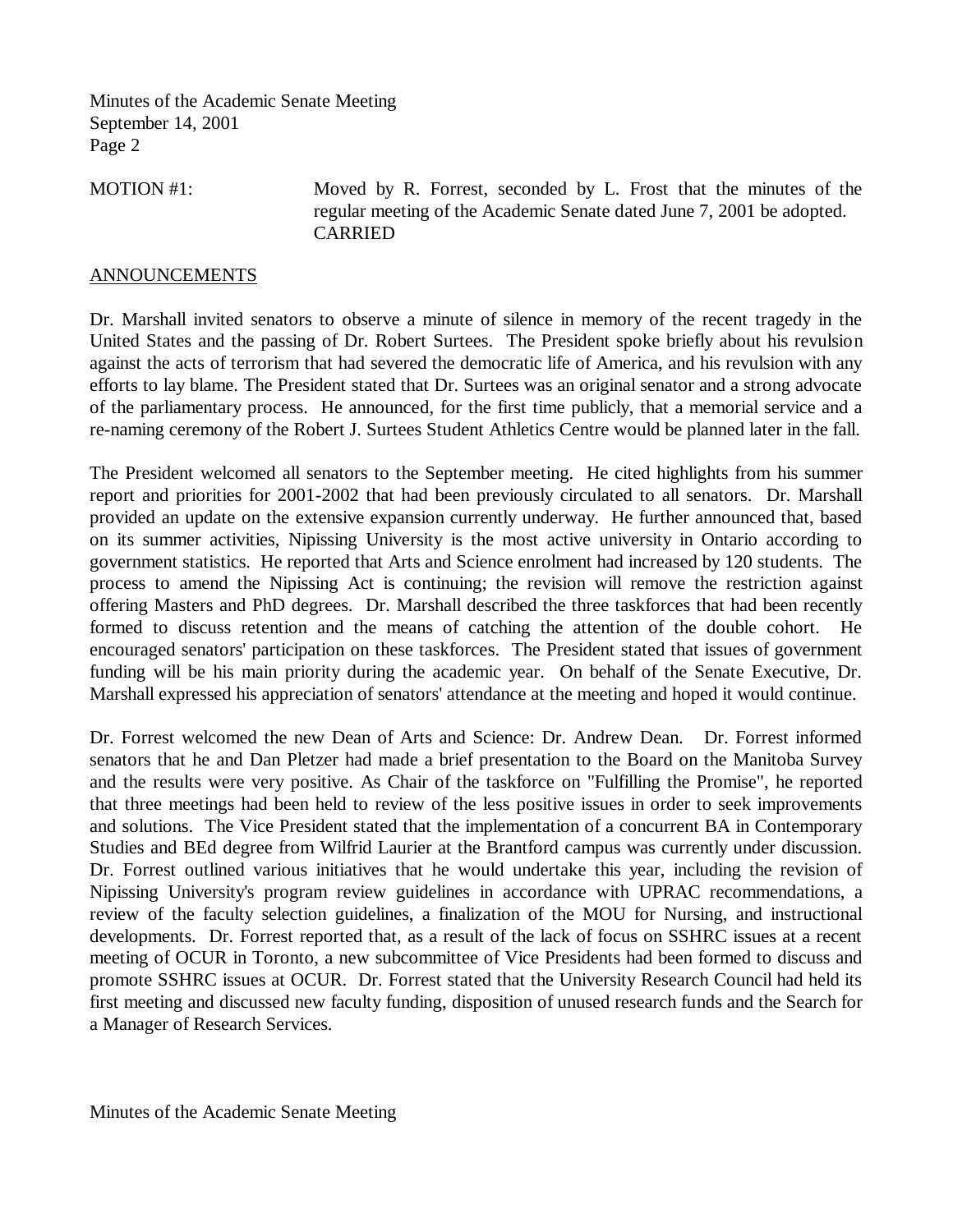September 14, 2001 Page 3

Dr. Dean thanked everyone for the warm welcome and encouragement he had received. He introduced the newest Arts and Science faculty members. The Dean was pleased with the substantial increase in first year, full-time enrolment and the 20 students enrolled in the Nursing program. Dr. Dean announced that his priorities for 2001-2002 would be the hiring of new faculty and a program review.

Dean Common introduced the newest members of the Faculty of Education and reported that three of the nine have an undergraduate or Masters degree from Nipissing. The enrolment of 679 students represents an increase of 50 students. AQ enrolment, including Spring and Summer, has increased 28%. The Dean elaborated upon four initiatives affecting the Faculty this academic year: a teacher qualifying test instituted as a pilot project from the government, an accreditation process from the College of Teachers in 2002, a pilot project this year for the government's Professional Learning Project, and a review of the undergraduate program in December 2001 by the Ontario Council on Graduate Studies.

Student Union President, Brock Leighton, informed senators that daily issues of the Toronto Star are available outside the Student Centre for everyone's use. He reported that the Frosh Week had been a great success and he also thanked the university community for its support of Shinerama that had resulted in \$13,000 being raised.

The Registrar circulated an enrolment report for senators' information. He announced that Nipissing now has a full-time enrolment of 2000 students. Mr. Lawrence noted the dramatic increase in non-high school applicants. He stated that there are currently 7000 places in the province for Education students. Nipissing receives 63% of its Education applicants from southern Ontario.

Executive Committee

| <b>MOTION #2:</b>                      | Moved by D. Marshall, seconded by L. Lemisko that the Report of the<br>Special Senate Executive Committee dated July 16, 2001 be received.<br><b>CARRIED</b>                                                                                          |
|----------------------------------------|-------------------------------------------------------------------------------------------------------------------------------------------------------------------------------------------------------------------------------------------------------|
| MOTION #3:                             | Moved by D. Marshall, seconded by R. Forrest that the Report of the<br>Executive Committee dated September 6, 2001 be received.<br><b>CARRIED</b>                                                                                                     |
| <b>MOTION #4:</b>                      | Moved by D. Marshall, seconded by R. Bergquist that Senate adopt the<br>Nipissing University Academic Policies and Regulations outlined in the<br>document entitled, "Senate Academic Regulations and Policies,<br>September 2001."<br><b>CARRIED</b> |
| <b>MOTION #5:</b>                      | Moved by D. Marshall, seconded by R. Forrest that Senate elect four<br>senators to serve on the Chancellor's Selection Committee.<br><b>CARRIED</b>                                                                                                   |
| Minutes of the Academic Senate Meeting |                                                                                                                                                                                                                                                       |

Minutes of the Academic Senate Meeting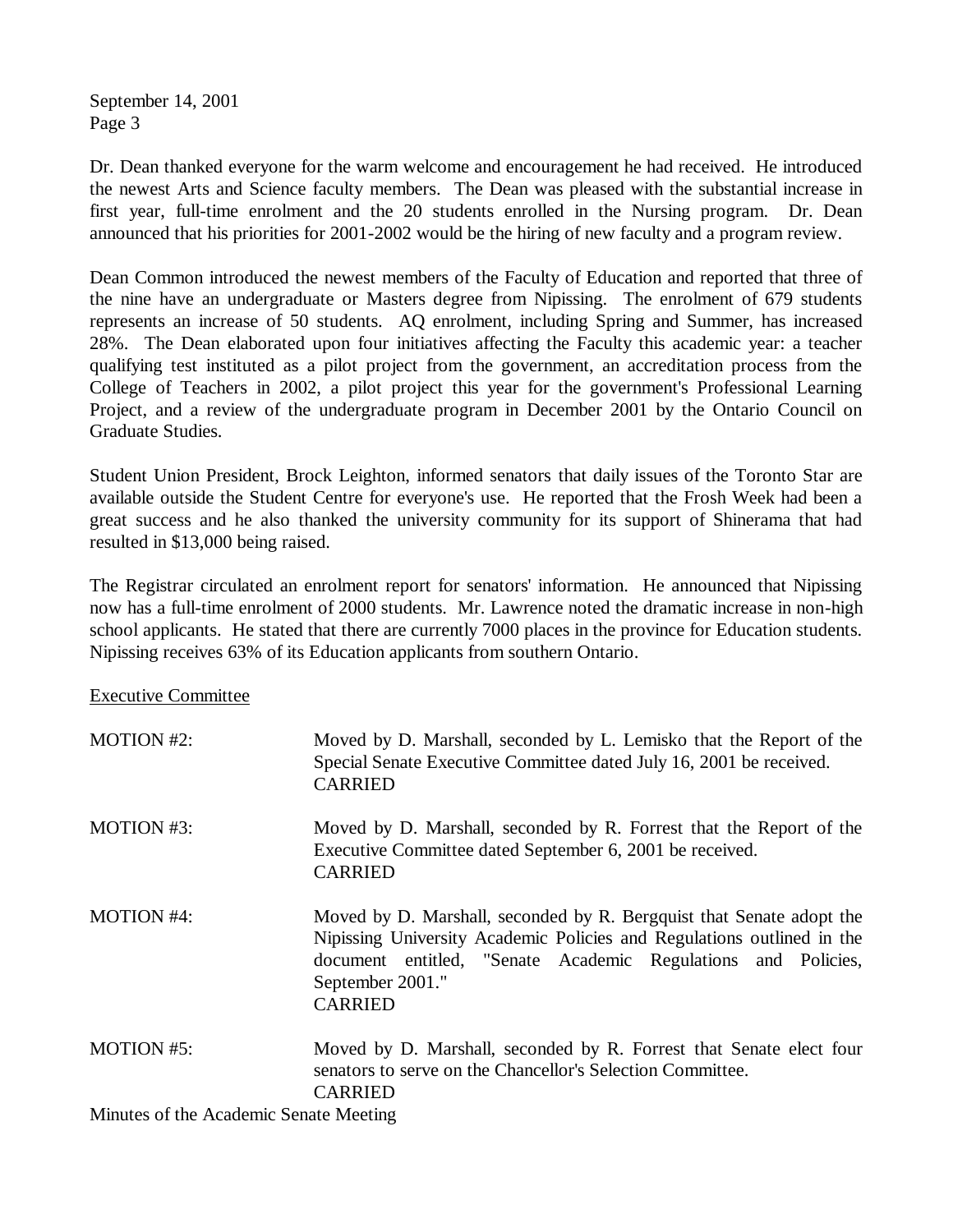September 14, 2001 Page 4

|                                                      | W. Young nominated S. Lawlor<br>J. Baffoe nominated R. Bergquist<br>R. Common nominated H. Langford<br>R. Forrest nominated M. Denike<br>D. Franks nominated J. Lundy                                                                                                                            |
|------------------------------------------------------|--------------------------------------------------------------------------------------------------------------------------------------------------------------------------------------------------------------------------------------------------------------------------------------------------|
| <b>MOTION #6:</b>                                    | Moved by A. Sparkes, seconded by L. Patriquin that nominations cease.<br><b>CARRIED</b>                                                                                                                                                                                                          |
|                                                      | Elected: R. Bergquist, H. Langford, S. Lawlor, J. Lundy                                                                                                                                                                                                                                          |
| <b>Appointments, Promotions and Tenure Committee</b> |                                                                                                                                                                                                                                                                                                  |
| MOTION #7:                                           | Moved by S. Muhlberger, seconded by D. Franks that the Report of the<br>APT Committee dated June 15, 2001 be received.<br><b>CARRIED</b>                                                                                                                                                         |
| Admissions, Promotions and Petitions Committee       |                                                                                                                                                                                                                                                                                                  |
| <b>MOTION #8:</b>                                    | Moved by R. Bergquist, seconded by D. Lawrence that the Report of the<br>Admissions, Promotions and Petitions Committee dated September 4,<br>2001 be received.<br><b>CARRIED</b>                                                                                                                |
| <b>MOTION #9:</b>                                    | Moved by R. Bergquist, seconded by L. Stamler that students desiring<br>advanced standing when admitted to the Bachelor of Science in Nursing<br>Program may only receive credit for required courses that have been<br>successfully completed within the last ten (10) years.<br><b>CARRIED</b> |
| MOTION #10:                                          | Moved by R. Bergquist, seconded by L. Stamler that a student must<br>complete the Bachelor of Science in Nursing Program in seven (7) years<br>from the original date of admission.<br><b>CARRIED</b>                                                                                            |
| MOTION #11:                                          | Moved by R. Bergquist, seconded by M. Denike that students applying<br>for readmission to the Bachelor of Science in Nursing Program may be<br>required to repeat previously passed Nursing courses at the discretion of<br>the Director of the Program.<br><b>CARRIED</b>                       |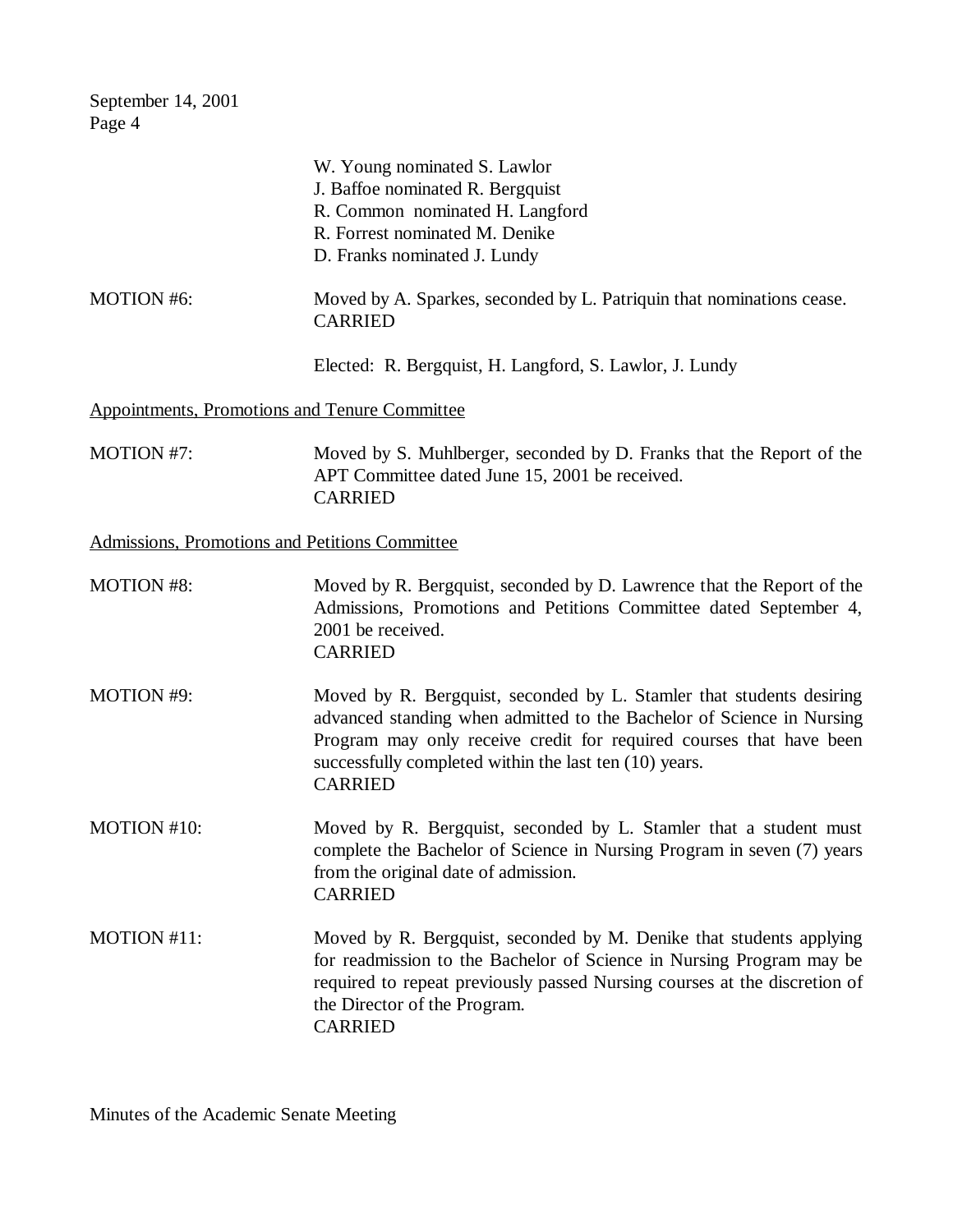September 14, 2001 Page 5

MOTION #12: Moved by R. Bergquist, seconded by S. Lawlor that Senate admit to their respective degrees in-course Caroline Statham and Ryan Edward Beckett who have completed all requirements of their respective degrees, and that a diploma for the degrees be awarded. CARRIED MOTION #13: Moved by R. Bergquist, seconded by D. Lawrence that Senate rescind the degree of BA3 - Geog. issued on June 9, 2001 to Candice Micucci (ID#970126439).

CARRIED

## REPORT OF REPRESENTATIVES ON OTHER BODIES

On behalf of the Alumni Association, Senator Kundrats announced two upcoming events: the orentiation session for new and existing Board members of the Alumni Association to occur on September 22 and the second annual Nipissing University Alumni Golf Tournament that will be held in Powassan on September 23.

## AMENDMENT OF BY-LAWS

| MOTION #14:           | Moved by A. Sparkes, seconded by S. Lawlor that Section 54 of the<br>Senate By-laws be amended to include the Development Officer - Special<br>Projects as an additional member of the Student Affairs Committee.<br><b>CARRIED</b>                                   |
|-----------------------|-----------------------------------------------------------------------------------------------------------------------------------------------------------------------------------------------------------------------------------------------------------------------|
| <b>OTHER BUSINESS</b> |                                                                                                                                                                                                                                                                       |
| MOTION #15:           | Moved by L. Stamler, seconded by R. Bergquist that Senate approve that<br>all required 3-credit courses with final examinations in the Collaborative<br>BScN Program have a 2-hour final or a 3-hour final, at the discretion of<br>the instructor.<br><b>CARRIED</b> |
| MOTION #16:           | Moved by A. Sparkes, seconded by L. Patriquin that Senate elect one<br>senator from the Faculty of Education to serve on the Library Committee.<br><b>CARRIED</b>                                                                                                     |
|                       | R. Common nominated J. McIntosh                                                                                                                                                                                                                                       |
| MOTION #17:           | Moved by L. Lemisko, seconded by J. Long that nominations cease.<br><b>CARRIED</b>                                                                                                                                                                                    |
|                       | Acclaimed: J. McIntosh                                                                                                                                                                                                                                                |
|                       |                                                                                                                                                                                                                                                                       |

Minutes of the Academic Senate Meeting September 14, 2001 Page 6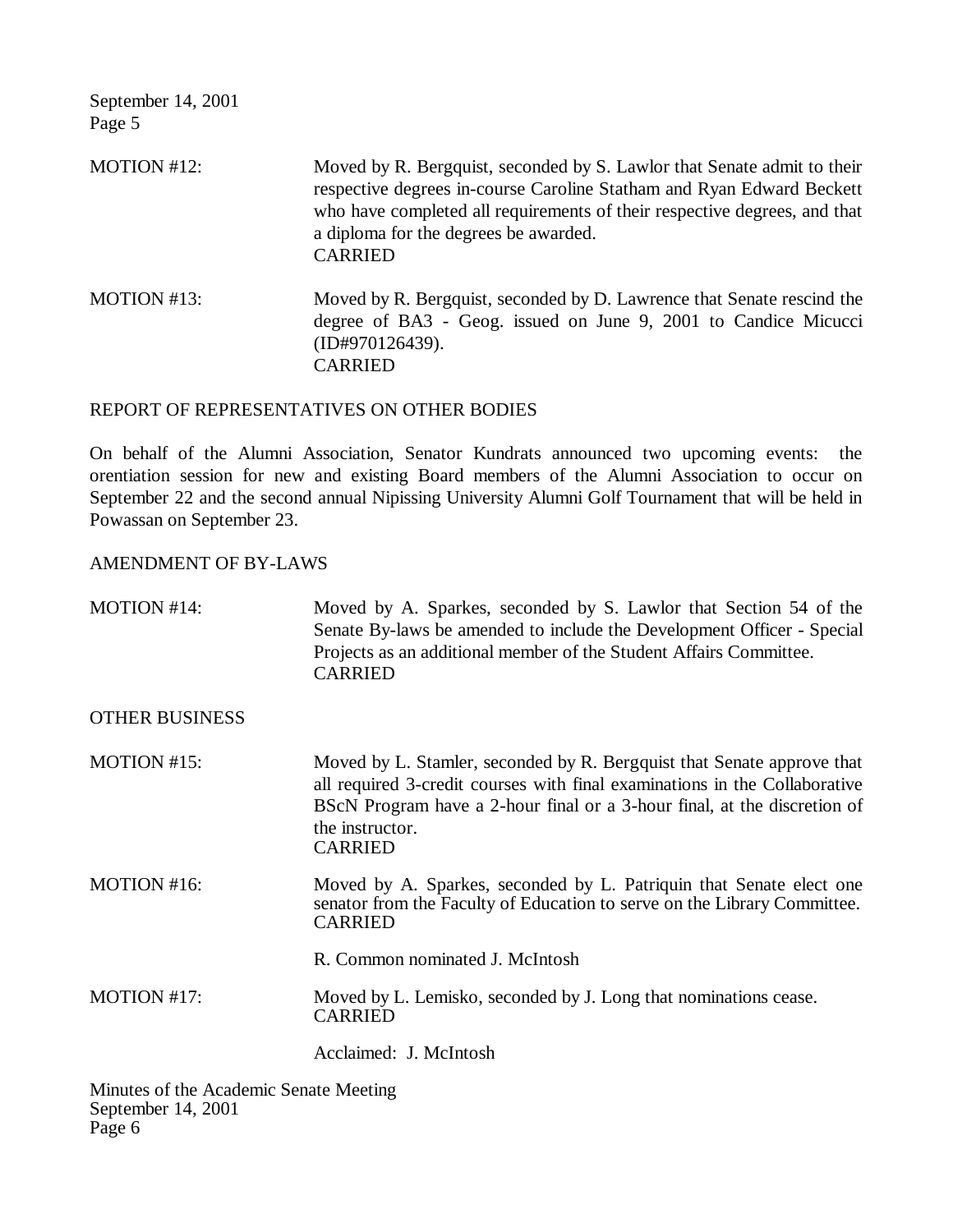| MOTION #18:                                                                                                                | Moved by A. Sparkes, seconded by H. Langford that Senate elect one<br>senator from Arts and Science and one senator from Education to serve<br>on the Research Ethics Committee.<br><b>CARRIED</b> |
|----------------------------------------------------------------------------------------------------------------------------|----------------------------------------------------------------------------------------------------------------------------------------------------------------------------------------------------|
|                                                                                                                            | H. Langford nominated T. Campbell<br>J. Lundy nominated M. Kariuki<br>A. Dean nominated L. Stamler                                                                                                 |
| MOTION #19:                                                                                                                | Moved by R. Klingspon, seconded by S. Lawlor that nominations cease.<br><b>CARRIED</b>                                                                                                             |
|                                                                                                                            | Elected: M. Kariuki, L. Stamler                                                                                                                                                                    |
| <b>MOTION #20:</b>                                                                                                         | Moved by R. Common, seconded by R. Wideman that the questionnaire<br>summary for the 2000 Fall MEd courses dated May 11, 2001 be received.<br><b>CARRIED</b>                                       |
| MOTION #21:                                                                                                                | Moved by R. Common, seconded by R. Wideman that the questionnaire<br>summary for the 2001 Winter MEd courses dated May 11, 2001 be<br>received.<br><b>CARRIED</b>                                  |
| <b>NEW BUSINESS</b>                                                                                                        |                                                                                                                                                                                                    |
| <b>MOTION #22:</b>                                                                                                         | Moved by A. Sparkes, seconded by S. Lawlor that Senate consider New<br>Business from the By-laws and Striking Committee.<br><b>CARRIED</b>                                                         |
| MOTION #23:                                                                                                                | Moved by A. Sparkes, seconded by S. Muhlberger that Senate hold an<br>election to fill the vacant positions on the APT Committee.<br><b>CARRIED</b>                                                |
|                                                                                                                            | L. Frost nominated S. Reid as Chair of APT                                                                                                                                                         |
| MOTION #24:                                                                                                                | Moved by L. Frost, seconded by S. Lawlor that nominations cease.<br><b>CARRIED</b>                                                                                                                 |
|                                                                                                                            | Acclaimed: S. Reid as Chair of APT                                                                                                                                                                 |
|                                                                                                                            | Nominations for Arts and Science Tenure and Promotions Committee                                                                                                                                   |
|                                                                                                                            | S. Muhlberger nominated G. Olsen<br>D. Rowbotham nominated A. Sparkes<br>D. Franks nominated H. Langford<br>J. Baffoe nominated C. Sarlo                                                           |
| MOTION #25:                                                                                                                | Moved by L. Frost, seconded by L. Patriquin that nominations cease.<br><b>CARRIED</b>                                                                                                              |
| Further nomination: W. Young nominated D. Walton<br>Minutes of the Academic Senate Meeting<br>September 14, 2001<br>Page 7 |                                                                                                                                                                                                    |